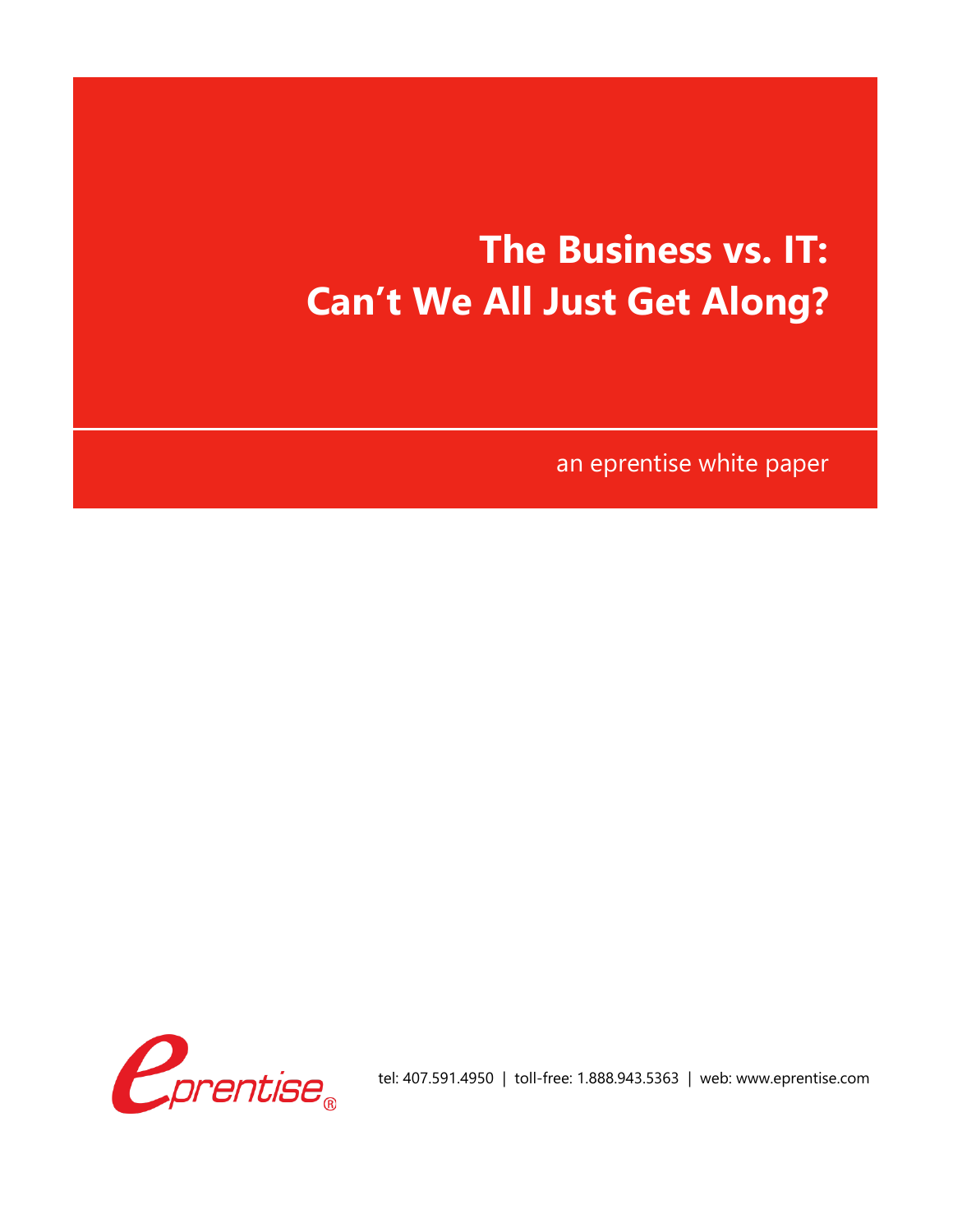Author: Helene Abrams www.eprentise.com

*© 2022 eprentise, LLC. All rights reserved.*

*eprentise, FlexField Express and FlexField are registered trademarks of eprentise, LLC.*

*Oracle is a registered trademark of Oracle Corporation. All other company or product names are used for identification only and may be trademarks of their respective owners.*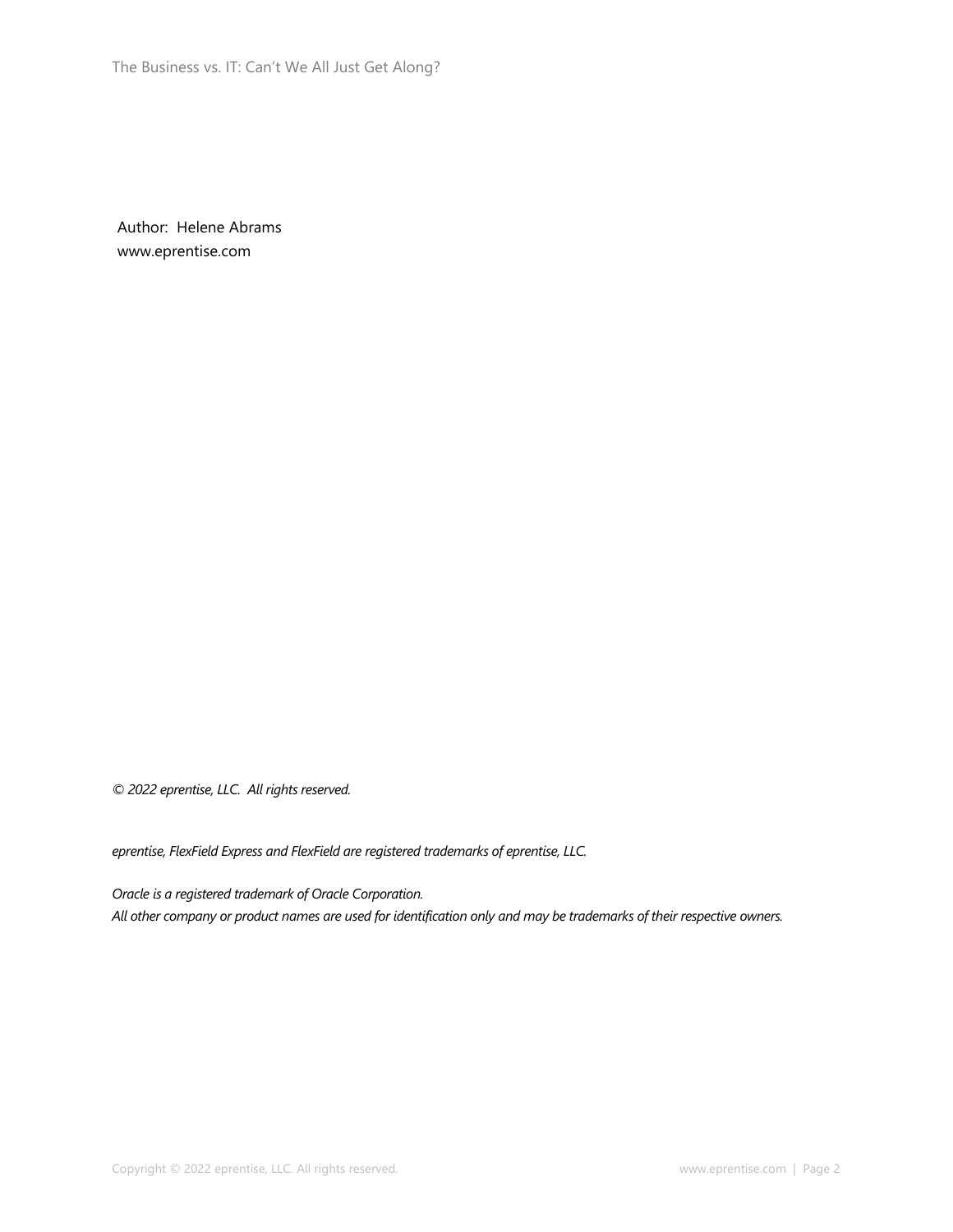It is no surprise that IT is not always aligned with business goals. The conflicts arise because IT is often unaware of how the business uses the systems that IT is responsible for installing and supporting, and the business is often unaware of exactly what is involved in an IT project. There are several other reasons for the disconnect between IT and the business.

## **The Fundamental Disconnects**

The first of these conflicts occurs because of the way IT projects are often initiated and funded. The business determines that they need a system to perform a certain function and decides how much they are willing to spend on the system. IT, with a desire to bring a project in under budget, often selects an enterprise system that meets most of the needs (and is a new technology that they want to learn) without thoroughly identifying the business requirements and performing a gap analysis between the selected system and the identified requirements. As a result, the selected system needs extensive modification to meet the business needs, or else the business user develops work arounds in the form of spreadsheets or many smaller stand-alone systems that need to be integrated with the enterprise system. The calculated costs of maintenance and support are often restricted to that required by the enterprise system without consideration for the additional costs of spreadsheets or the stand-alone systems. Also, the budget may include the initial costs of the license and implementing the system, but may not consider the total cost of ownership over a period of time.

A second area of conflict is often the result of the business designing new processes in the abstract without regard to the standard functionality of the system. I have been on many projects where the business spends a lot of money designing the best in class order to cash or procure to pay business process and then expects IT to just make it work in an existing system. Without knowledge of the existing system, the business designs a process that requires many customizations or enhancements that cost IT money to develop and maintain. Then the business says that IT took too long or was over budget, and maybe they still didn't get what they expected.

In a similar scenario, the business doesn't understand the features of the new system. The design of the accounting flexfield is a good example. The business tries to replicate a legacy system in their new ERP system without being familiar with the functionality of the subledgers. As a result, everything goes into the chart of accounts (projects, customers, employees, etc.), and then they demand that IT write custom reports to track and reconcile the detailed transactions. The cost of the custom reports was not included in the cost of the ERP system. Alternatively, because the business can't get the reports they want out of the ERP system because it was not properly designed or the data is not complete or consistent, IT begins a large data warehouse or business intelligence project to try to accommodate the requirements. The business only sees the additional costs and huge projects and still doesn't have the information that it needs. Who's to blame? Why, IT of course.

A third disconnect results when the business does not delineate the benefits of an approach to IT and only specifies the end result. For example, the business might say that they want to consolidate all of the instances of their ERP system. IT thinks that means consolidating the various databases onto a single server. They do that, but the business is still not able to report across instances or have consistent information and standards for the enterprise. What the business really wanted was a single consolidated instance with data differences reconciled and suppliers, employees, and customers rationalized. The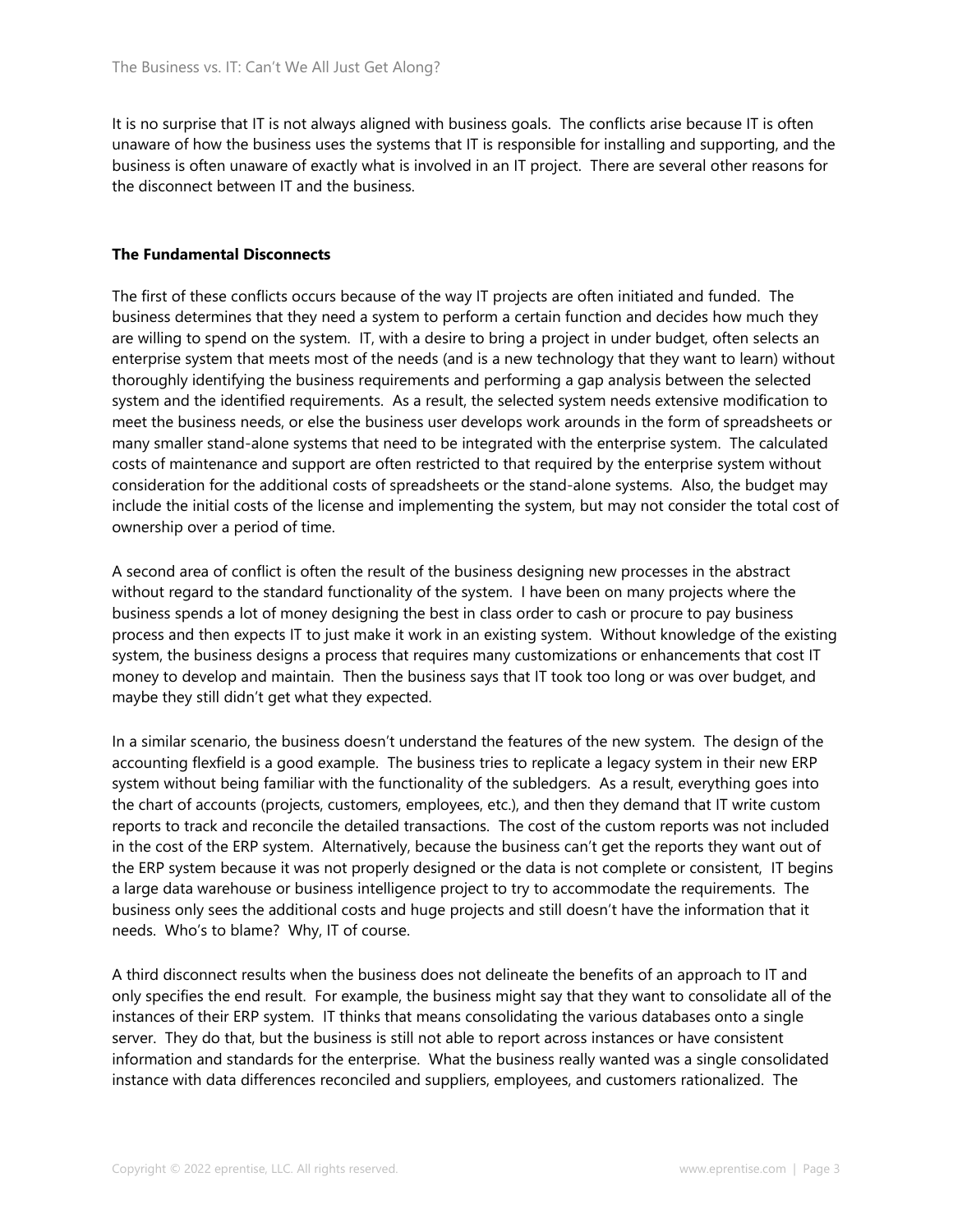company might save infrastructure costs by consolidating to a single server, but the business did not get the benefits of standard processes and consistent data.

# **Desire for Chaos**

This next area is very controversial and one that few in IT will admit. The Maslow principle states that people must provide for basic needs and feel secure before they can be productive. Many of the IT initiatives that help cut costs in fact do so by eliminating positions. Let's take the example above with consolidating databases. If there are multiple instances of a database, then multiple IT people are needed to support and maintain those databases. If 10 instances of a production database are running (one for each regional area or line of business), then development, test, training, recovery, and production databases must be supported and maintained for each instance, or a minimum of 50 database environments. If a DBA (database administrator) is responsible for 10 databases and the company needs 24 x 7 coverage (168 hours/week), then it would require a team of approximately 21 people to maintain 50 instances (168 divided by 40 work hours per week = 4.2 people for around-the-clock coverage, times 5 teams to cover 50 databases). If the company consolidates into a single production database, then only 4.2 people are needed for coverage, and the other 17 people are likely out of a job. Each person needs to feel secure in their position, and thus, doesn't fully support the concept of a single consolidated database.

In another example of job security, many systems are customized without full documentation. There is only one person in the organization who understands how the code works and can enhance and support it. That is job security. The notion of job security also applies to the business side of the house. Again, few spreadsheets or business processes are fully documented, and only one person understands how to reconcile the company's receivables to their general ledger.

Finally, because the data is not transparent across the enterprise or there are no clear data governance and stewardship responsibilities defined, only a few people understand how to generate the reports or analyze the data that the company needs to operate. The resulting chaos is job security.

### **Fastest Time to Value**

When new IT projects and initiatives are brought to the table, care should be taken when assigning project sponsors and leadership positions. Just because IT has received buy-in from the business for a project doesn't guarantee that a successful project in the eyes of the IT organization will be a success for the business. If the project leader is focused on achieving the fastest time to value, the value piece must relate to value for the business – not value for the IT organization, as is sometimes the case.

#### **Conclusion**

Removing the disconnects and diluting the disparities between the business and IT is possible, but it can't happen by itself. One option to is to create job descriptions or modify existing descriptions for IT positions that introduce an aspect of accountability to the business. These key employees can act as mediators between the business and IT, making sure the requirements of both parties are met when carrying out new initiatives. A person is likely to put time and effort into fulfilling his or her role if they are